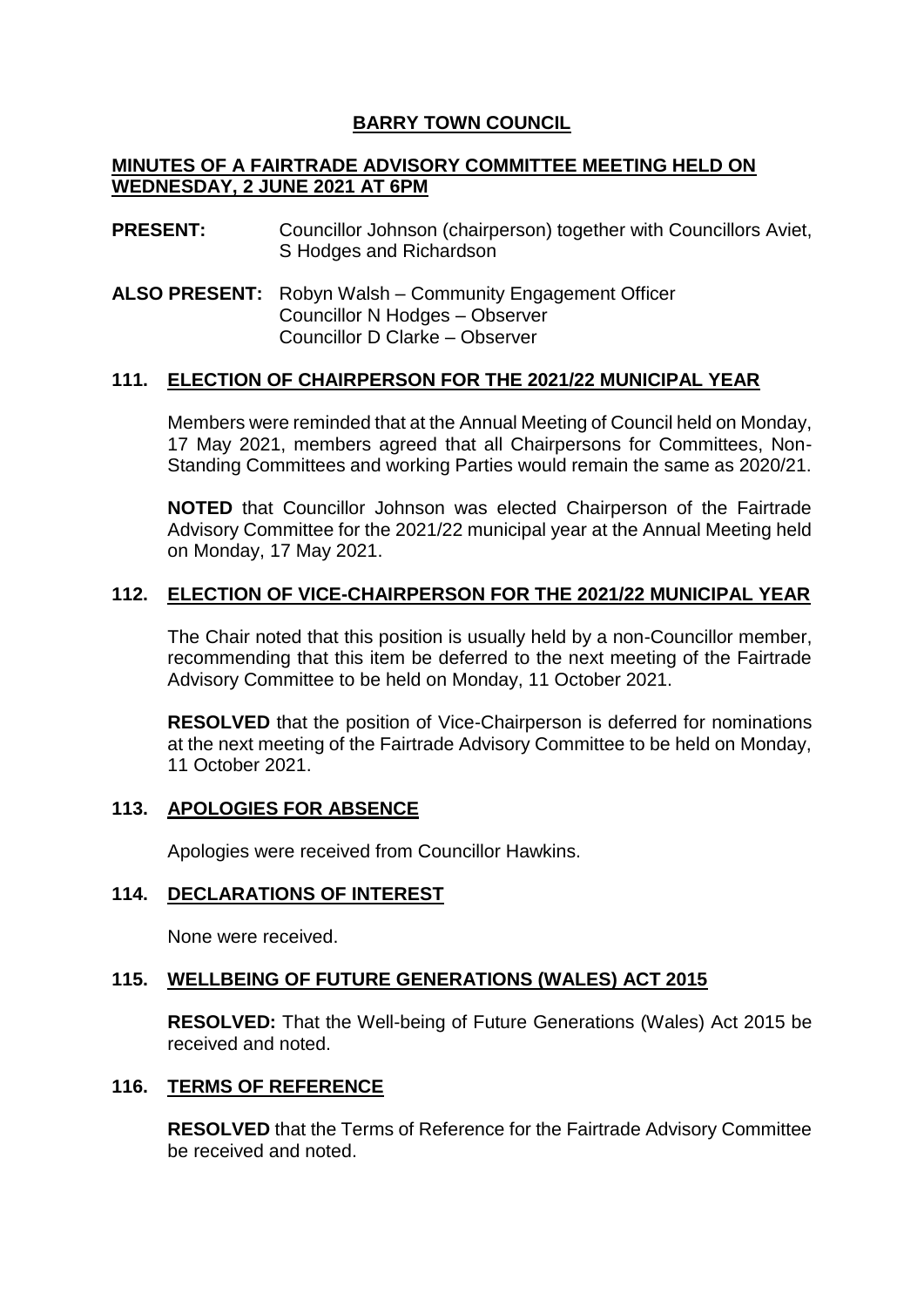# **117. TO APPROVE THE DRAFT MINUTES OF THE MEETING OF THE FAIRTRADE ADVISORY COMMITTEE HELD ON 11 JANUARY 2021**

**RESOLVED** that the draft minutes of the meeting of the Fairtrade Advisory Committee held on 11 January be approved and signed as a correct record.

# **118. FAIRTRADE STATUS RENEWAL UPDATE**

Members were provided with an update regarding the renewal deadline for Fairtrade status for the town of Barry.

Members were informed that on the 20 May 2021, the Council received email correspondence from the Fairtrade Communications Team. The email advised that they understood that since the beginning of the pandemic local campaigning had been affected in different ways across the country.

In recognition of this, they provided all groups due to renew this year with a further one-year extension. This had been applied automatically and members were to note that the new renewal date was 20 September 2022.

**RESOLVED** that members note the date to renew Fairtrade Town Status is now 20 September 2022.

# **119. TO RECEIVE AN UPDATE FROM FAIRTRADE WALES**

Members were provided with an update from Aileen Burmeister of Fair Trade Wales, as follows:-

- The Fairtrade Foundation are currently working on their plans for Climate Campaigning this year running up the COP Climate Conference in Glasgow in the Autumn, The first of these actions is a coalition action making a "wave of hope" for the G7 next month. More opportunities for campaigning will be comping up over the summer and autumn.
- Fair Trade Wales will continue to hold quarterly meetings for groups. Dates for summer and autumn still to be decided. In the autumn we will be joined by the Communities Campaign Manager from the Foundation to discuss their new ideas for changes to Fairtrade status. They would like feedback on them.
- Fair Trade Wales has got renewed funding for April 2021 March 2024, so are still available to provide support and are still homeworking.
- Fair Trade Wales is releasing a new website.

The Chair noted that he would forward the correspondence he had received from Fair Trade Wales to all members.

# **RESOLVED:**

**1. That the Chair of the Fairtrade Advisory Committee forward correspondence received from Fair Trade Wales to all members.**